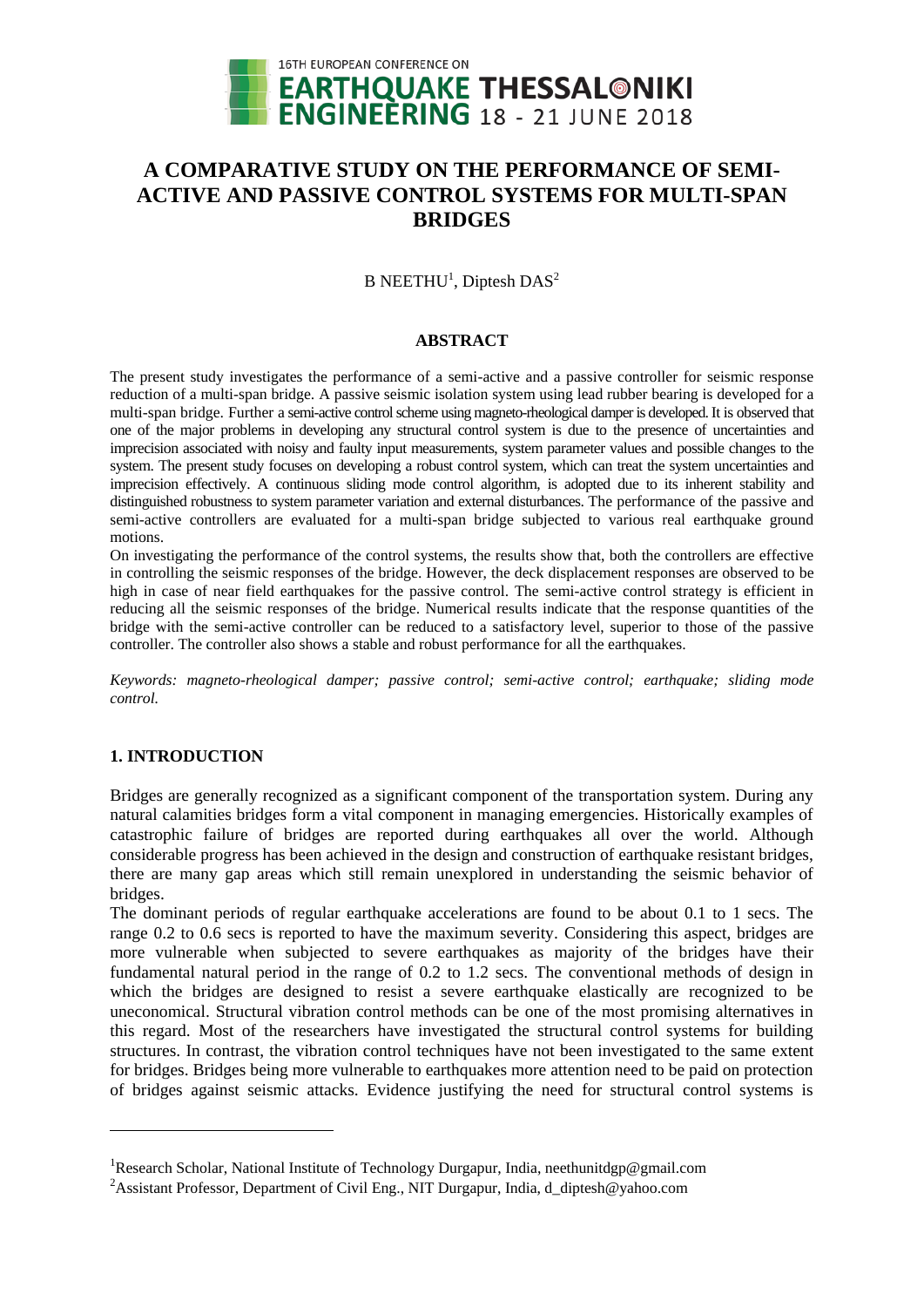provided in numerous literature.

Seismic isolation is an effective and promising structural control method for bridges as it reduces the forces on bridges by lengthening the fundamental period of the bridge, and by increasing the energy dissipating capacity. Numerous studies had been done in this area and seismic isolation is found to be one of the most successful techniques to mitigate the risk to life and property during strong earthquakes(Skinner et al. 1993). Seismic isolation introduces a flexible layer between the superstructure and foundation and thereby de-couples the structure from the vibrational energy. Amongst all the isolators, elastomeric base isolation system is most widely used for seismic protection of structures. The Lead Rubber Bearing (LRB) which is a modified version of the basic laminated rubber bearing is considered for the present study.

The present study focuses on the use of lead rubber bearings for the seismic isolation of multi-span bridges. Numerous studies on the use isolation systems for seismic response reduction of structures are reported in literature. (Chen and Liu 2009; Ghobarah and Ali 1988; Jangid 2008; Patil and Reddy 2012; Vasiliadis 2016). The studies have also brought out some of the drawbacks of seismic isolation such as the displacement responses at the level of isolation is usually seen to be high for near-field earthquakes. (Skinner et al. 1993). A usual method to reduce these displacements is by increasing the damping. However, this may increase the internal deformation and the absolute accelerations of the superstructure, thus defeating many of the gains for which base isolation is intended (Naeim and Kelly 1999). It is also observed that passive-device methods are unable to adapt to structural changes and to varying usage patterns and loading conditions. However, semi-active systems have the advantage of adaptability which can be ensured by adopting a suitable control algorithm which can accommodate the uncertainties and imprecisions.

Semi-active control systems have the major advantages of versatility and adaptability of active control systems, without requiring large energy supply, but having the reliability of passive control system(Lee and Kawashima 2007). Among the different semi-active devices, Magneto-rheological (MR) damper, which is a reliable and fail-safe device, has attracted significant attention recently due to its high dynamic range and less power consumption. The use of MR dampers for the vibration control of bridges are studied by researchers like (Jung et al. 2003; Lee and Kawashima 2007; Lee et al. 2008; Sahasrabudhe and Nagarajaiah 2005). All these studies show that semi-active control using MR damper provides a feasible control method for mitigating seismic responses of bridge structures.

Furthermore, developing a mathematical model of a real structure-controller system accurately considering various parameter uncertainties involved in the process is a difficult task. The problem is more critical for semi-active control of bridges due to the involvement of non-linear dynamics of MR damper. Hence, the control systems should be able to accommodate noisy input measurements, uncertainty in system parameter values and possible changes to the system. These problems, however, need to be tackled in order to design and develop controllers which will efficiently perform for such complex systems.

Different control strategies are reported in the literature such as the linear quadratic regulator (LQR), linear quadratic Gaussian (LQG) controller, fuzzy logic, neural network, sliding mode algorithm instantaneous optimal control, etc. Compared to all the algorithms, the sliding mode control (SMC) algorithm can accommodate uncertainty and imprecision more effectively due to its inherent robustness and ability to cope with the parameter uncertainties and imprecisions. SMC algorithm using MR dampers has been effectively used for seismic control of structures. However, relatively less studies are reported on the application to bridge structures. In the present study, a continuous SMC algorithm (using MR damper), which does not have any chattering effect, is adopted. It has inherent stability and distinguished robustness to system parameter variation and external disturbances. Although extensive research has been carried out in the area of structural control relatively less work is reported on the control schemes based on sliding mode control (SMC) algorithm for bridge structures using MR dampers.

The overall objective of the study is to investigate the performance of a passive (LRB based seismic isolation system) and semi-active control (sliding mode control using MR damper) in reducing the seismic responses of a three-span bridge subjected to various earthquake ground motions. In order to study the effectiveness of the controller, the performance of the controllers had been investigated for fourteen different earthquake ground motion records. The earthquakes are chosen in such a way that all possible characteristic variations can be accommodated. Out of these fourteen earthquakes, seven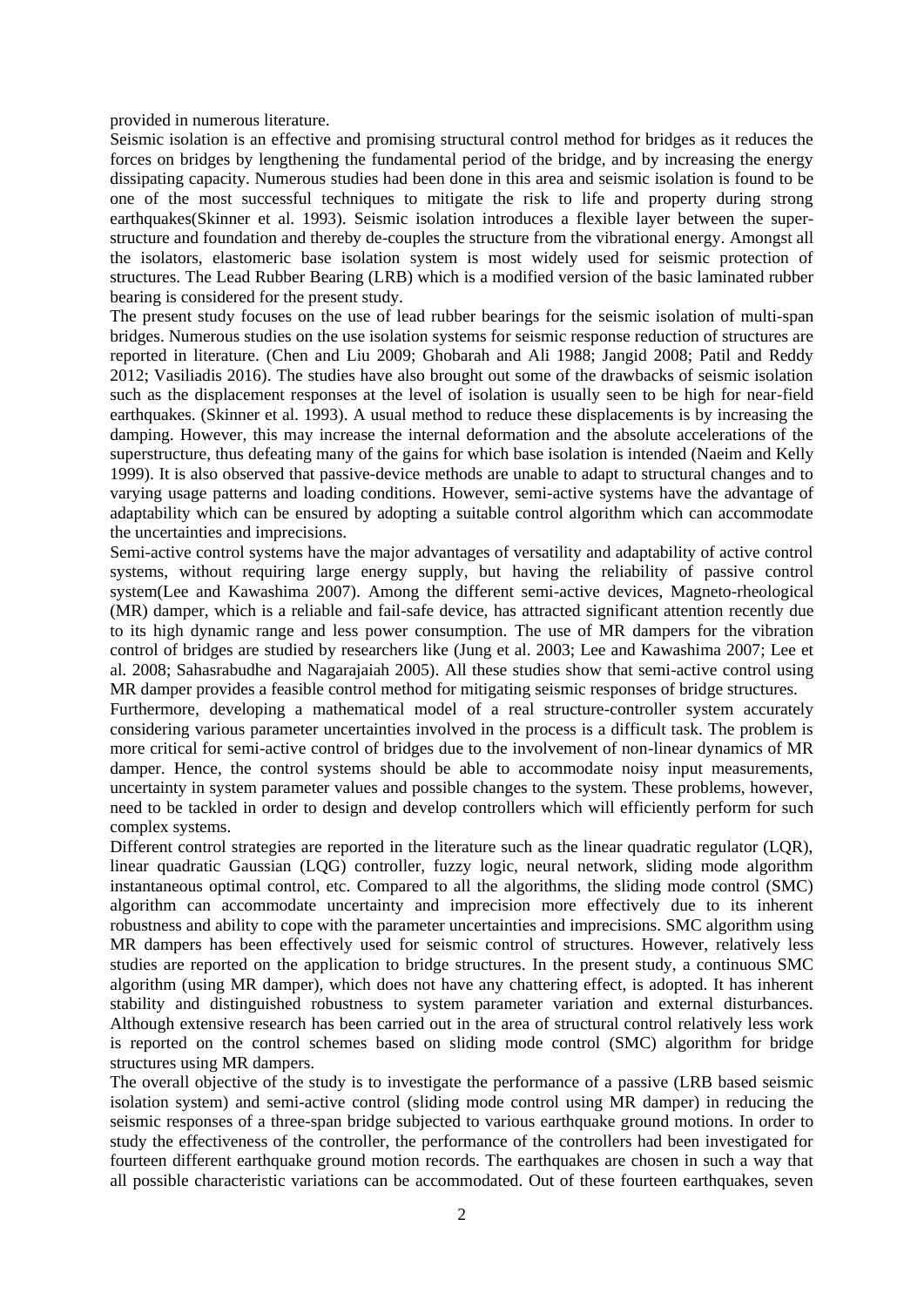are near-field and seven are far-field.

# **2. THEORETICAL DEVELOPMENT**

This study investigates the performance of a three-span continuous bridge. The theoretical development of the structure-controller involves mathematical modelling of the bridge, isolator, damper and the controller. The numerical simulations of the dynamic responses of the bridge, subjected to various near filed and far filed earthquakes, are carried out using a full-state feedback control loop. MATLAB, Simulink, and a complementary set of toolboxes are used to conduct numerical simulation and computations in the work that follows.

### *2.1 Modeling of the bridge*

The seismic response and performance of a three-span continuous bridge is investigated. The schematic diagram of the three-span bridge considered in the study is shown in Figure.1a. A simplified model for the deck-pier system attached with MR damper is shown in Figure.1b. The equivalent mechanical model for the same is depicted in Figure.1.c. The pier is discretized into number of nodes with lateral degrees of freedom (as in shear building) and the bridge deck is treated as rigid mass. The piers and superstructure are assumed to remain elastic. This model has been also used in literatures like (Ghobarah and Ali 1988; Jangid 2008; Wang et al. 1998).



Figure. 1 (a). Three-span bridge deck-pier system, (b). Simple structural model for deck-pier system attached with control devices and (c). Equivalent mechanical model

The governing equation of motion for the bridge subjected to ground motion is expressed in matrix form as:

$$
[M]{\ddot{X}}+[C]{\dot{X}}+[K]{X}]{\dot{K}}+[K]{X}]\tag{1}
$$

where **[M], [C]** and **[K]** are mass, damping and stiffness matrices, respectively, of the bridge structure of the order  $[4\times4]$ ;  $\{X\} = \{X_1, X_2, \dots, X_n, X_d\}^T$ ,  $\{X\}, \{\dot{X}\}, \{\dot{X}\}$  are structural displacement, structural velocity and structural acceleration vectors, respectively;  $X_d$  is the displacement of the bridge deck relative to ground; **[D]** is the location matrix for the restoring forces of control device; **{F}** is vector containing the restoring forces;  $\{r\} = \{1,1, \ldots, 1\}^T$  is influence coefficient vector and  $\{X_g\}$  is earthquake ground acceleration.

The equations of motion is solved using the state-space form: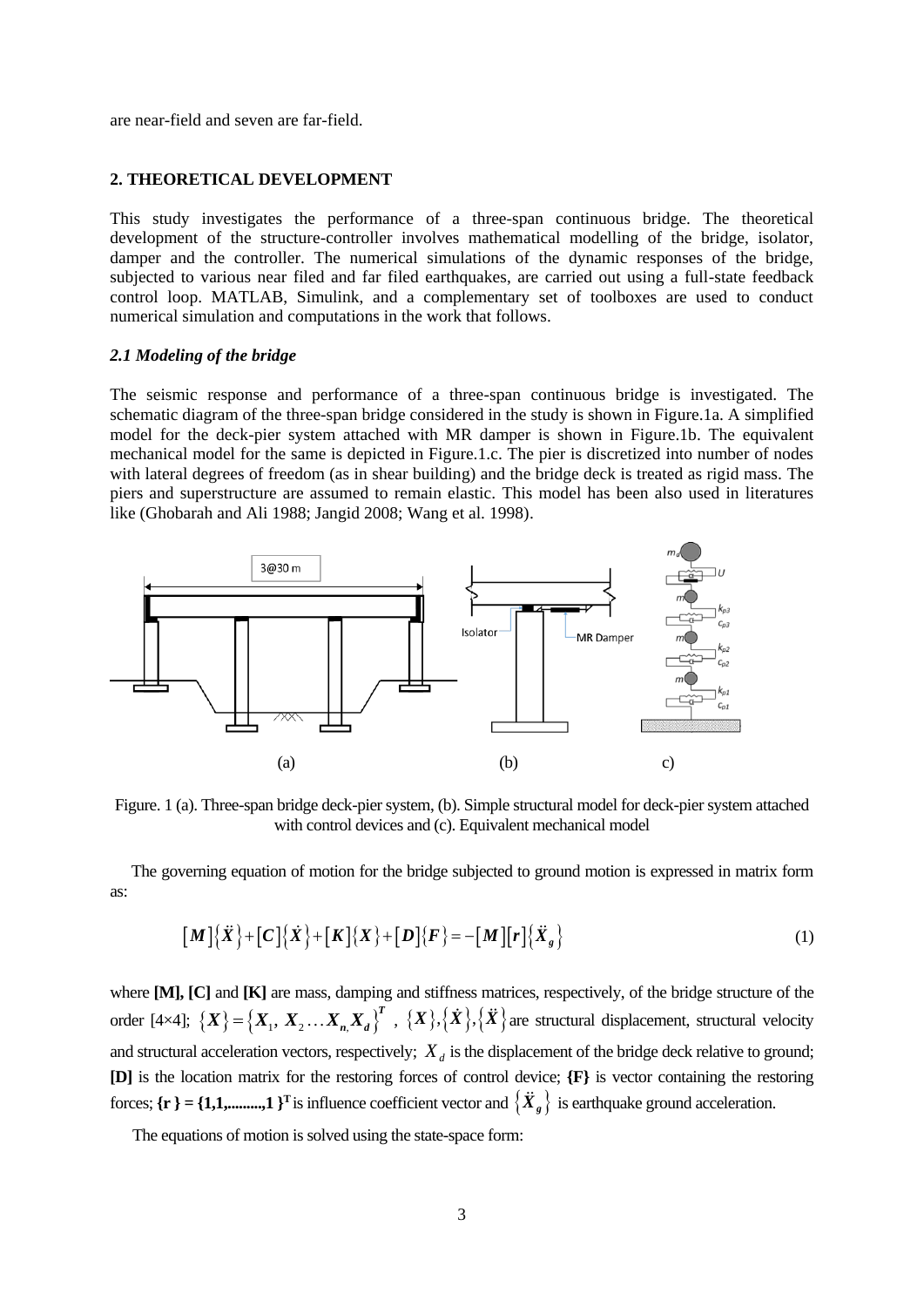$$
\dot{z}(t) = Az(t) + Bu(t) + Hf(t)
$$
\n(2)  
\nwhere  $Z(t) = \begin{bmatrix} x(t) \\ \dot{x}(t) \end{bmatrix}$  is the 2n-dimensional state vector, where n=4  
\n
$$
A = \begin{bmatrix} 0 & I \\ -M^{-1}K & -M^{-1}C \end{bmatrix}
$$
 is the [2n×2n] system matrix, and  
\n
$$
B = \begin{bmatrix} 0 \\ M^{-1}D \end{bmatrix}
$$
 and  $H = \begin{bmatrix} I \\ M^{-1}E \end{bmatrix}$  are [2n×r] and [2n×1] location matrices specifying respectively,

the locations of controllers and external excitations in the state-space. 0 and I denote respectively, the null matrix and the identity matrix of appropriate dimensions".

### *2.2 Modelling of the Lead Rubber Bearing (LRB)*

The LRB isolator is a multi-layered laminated rubber bearing along with a central lead-core to add damping to the isolation system. The LRB isolator provides the combined features of vertical load support, horizontal flexibility, restoring force and damping in a single unit. The ideal forcedeformation behavior of the LRB system is generally represented by non- linear characteristics following a hysteretic nature. The LRB follows a non-linear hysteretic force-deformation behaviour which is characterised by the characteristic yield strength  $(O_d)$ , post-yield stiffness  $(k_b)$  and yield displacement (q).The mathematical modelling of the is done with the help of a non-linear Wen's (Wen 1976) model to characterize the hysteretic behaviour of the LRB systems. The restoring force developed in the isolation bearing is given by,

$$
F_b = c_b \ddot{x}_b + \alpha k_b x_b + (1 - \alpha) Q_d Z \tag{3}
$$

where,  $Q_d$  is the yield strength of the bearing;  $\alpha$  is an index which represent the ratio of post to preyielding stiffness;  $k_b$  is the initial stiffness of the bearing;  $c_b$  is the viscous damping of the bearing; and Z is the non-dimensional hysteretic displacement component satisfying the following non-linear first order differential equation expressed as,

$$
q\dot{Z} = A\dot{x}_b - \beta |\dot{x}_b| |z| |z|^{n-1} - \tau x_b |z|^n
$$
\n(4)

where, q is the yield displacement; dimensionless parameters  $\beta$ ,  $\tau$ , A and n are selected such that predicted response from the model closely matches with the experimental results (Constantinou and Tadjbakhsh 1985). The parameter n is an integer constant, which controls smoothness of transition from elastic to plastic response. The parameters α, β, τ and A are dimensionless. The values of the parameters have to be selected appropriately for the modelling. The isolation properties are generally designed to specified values of the parameters such as: isolation period,  $T_b = 2\pi \sqrt{\frac{M}{k_b}}$  $T_b = 2\pi \sqrt{\frac{M}{k_b}}$ , and the

normalized yield strength,  $F_o = \frac{Q_d}{W}$  and damping ratio 2  $b = \frac{c_b}{2M}$ *b c M*  $\xi_{h} =$  $\omega$ .

#### *2.3 Modeling of M R Damper*

Several models have been proposed to describe the behavior of the MR damper. The present study uses the Bouc-Wen model of the MR damper (Yoshida et al. 2003). The equation for the force of the system is given by:

$$
f = c_0 \dot{q} + \alpha z \tag{5}
$$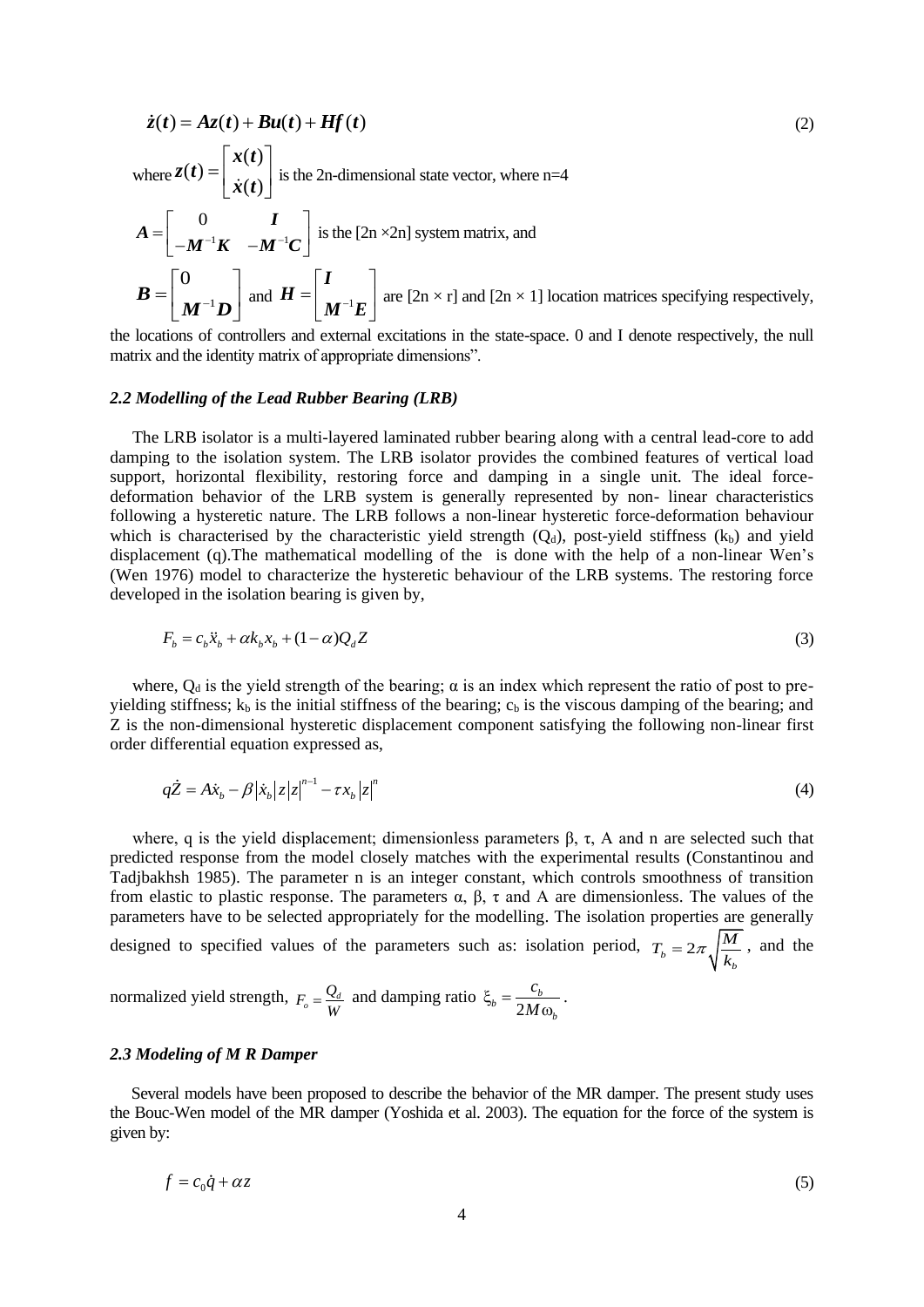where, 
$$
\dot{z} = -\gamma |\dot{x} - \dot{y}|z||z|^{n-1} - \beta(\dot{x} - \dot{y})|z|^n + A(\dot{x} - \dot{y})
$$
 (6)

By adjusting the parameters of the model  $\gamma$ ,  $\beta$ , and A, one can control the shape of the hysteresis loops for the yielding element. The following equations account for the dependence of the force on the voltage applied to the current driver and the resulting magnetic current:

$$
\alpha = \alpha(u) = \alpha_a + \alpha_b u \tag{7}
$$

$$
c_1 = c_1(u) = c_{1a} + c_{1b}u
$$
\n(8)

$$
c_0 = c_0(u) = c_{0a} + c_{0b}u
$$
\n(9)

where u is the output of a first-order filter given by

$$
\dot{u} = -\eta \left( u - v \right) \tag{10}
$$

In the above equation, v is the commanded voltage sent to the current driver. Eq. (14) is necessary to model the dynamics involved in reaching rheological equilibrium and in driving the electromagnet in the MR damper. Other parameters are fixed coefficients that are calculated by adjusting the behavior of MR damper and are to be obtained based on the laboratory experiment.

#### *2.4 Semi-active Control Algorithm*

A schematic representation of the structure-controller system is shown in Figure 2. The MR damper produces the control force based on the seismic responses of the structure. The optimal control force and the voltage required for damper operation is determined by the controller. The controller performs the operation in two stages:

*Stage 1:* Based on the full-state feedback of the structural responses and the earthquake excitation, the sliding mode algorithm(Yang et al. 1994) calculates the desired optimal control force required to drive the state trajectories on to a sliding surface, where the motion is stable.

The fundamental condition to operate the MR damper is based on a generated damping force that is related to the input voltage. The sliding mode control algorithm is selected so that the damping force can track a desired command damping force. In sliding mode control, the aim of the control force is to drive the response trajectory toward the sliding surface, where the motion on the sliding surface defined by  $S = 0$  is stable, and then to maintain it on the sliding surface. The basic concept of this theory is to design a controller such that the motion of the system tends to sliding mode surface. The design of a sliding mode controller consists of two steps: the design of the sliding surface and the design of the control strategy to steer the state trajectory to the sliding surface(Yang et al. 1994).

*Stage 2:* The controller calculates the command voltage to be applied to the MR damper for a given displacement and velocity based on the desired optimal force and the force available from the MR damper at the previous time step. The clipped optimal algorithm(Dyke and Spencer, B.F. 1997) is used for this purpose.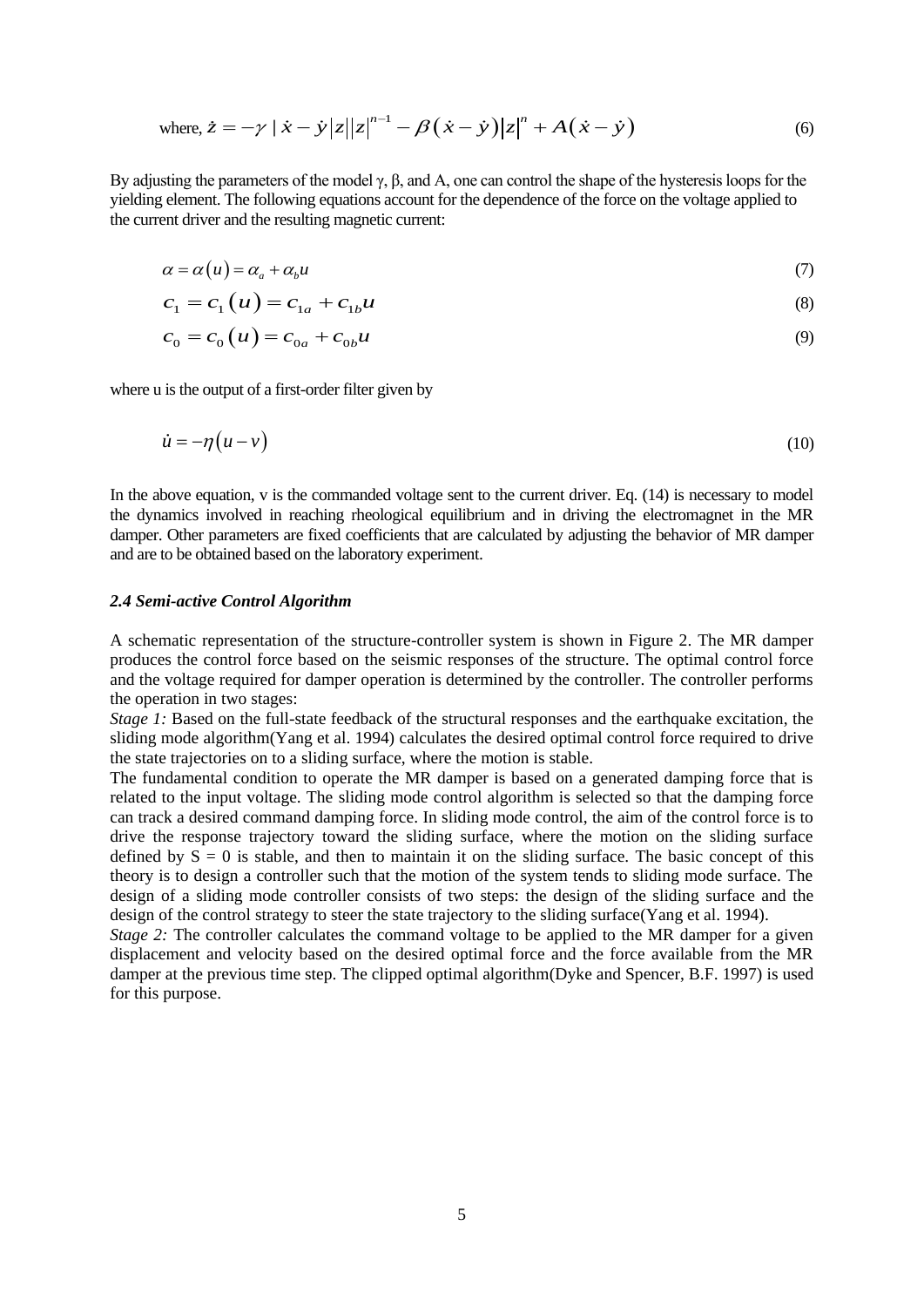

Figure 2. Schematic of Semi-active control System

# **3. NUMERİCAL STUDY**

The effectiveness of the proposed hybrid control algorithm is studied by considering a three -span bridge structures subjected to various real earthquake ground motions. The details of the bridge is taken from literature (Wang et al. 1998). The properties are: deck mass =  $771.12\times10^3$  kg; mass of each pier = 39.26  $\times$  10<sup>3</sup> kg; moment of inertia of piers = 0.64 m<sup>4</sup>; Young's modules of elasticity = 20.67  $\times$  $10^9$  (N/m<sup>2</sup>); pier height = 8 m; and total length of bridge = 90 m. The fundamental time period of the bridge is 0.45 sec. The seismic response of the bridge and the effectiveness of the control are investigated for seven far-field (FF) and seven near-field (NF) earthquake ground motions. The nearfield earthquake ground motions considered are: Kobe, Northridge, Chichi, Tabas, Morgan Hill, Loma Prieta and El. Centro. The far-field earthquake ground motions considered are Imperial Valley, Coalinga, San Fernando, Victoria Mexico, Whitter Narrows, Chaflant, Landers. Table 1 shows the details of the ground motion characteristics and the earthquake data is taken from PEER ground motion database. For the seismic response analysis, all the ground motions are scaled to 0.3g.

| <b>Earthquake</b>      | Mw   | <b>Station</b>            | Dist(km) | PGA(g) | PGV(cm/s) |  |
|------------------------|------|---------------------------|----------|--------|-----------|--|
| <b>Imperial Valley</b> | 6.5  | Coachella Canal #4        | 50.1     | 0.115  | 12.47     |  |
| Coalinga               | 6.4  | Parkfield- Cholame        | 55.77    | 0.039  | 4.22      |  |
| San Fernando           | 6.6  | 2516 Via Tejon PV         | 55.2     | 0.025  | 3.82      |  |
| Victoria Mexico        | 6.3  | <b>SAHOP Casa Flores</b>  | 39.3     | 0.101  | 7.77      |  |
| <b>Chalfant Valley</b> | 6.2  | Convict Creek, 90         | 31.19    | 0.071  | 3.84      |  |
| Whittier               | 6    | <b>Canyon Country</b>     | 48.18    | 0.109  | 7.32      |  |
| Landers                | 7.3  | <b>Baker Fire Station</b> | 87.94    | 0.107  | 9.32      |  |
| Kobe                   | 6.9  | <b>KJMA</b>               | 18.27    | 0.831  | 95.75     |  |
| Chichi                 | 7.62 | <b>TCU065</b>             | 26.67    | 0.831  | 129.55    |  |
| Northridge             | 6.69 | <b>LA DAM</b>             | 11.79    | 0.576  | 77.09     |  |
| Tabas                  | 7.35 | <b>Tabas</b>              | 55.24    | 0.851  | 121.22    |  |
| Morgan hill            | 6.19 | Anderson dam              | 16.67    | 0.449  | 29.01     |  |
| Loma Prieta            | 6.9  | <b>LGPC</b>               | 3.5      | 0.57   | 102.01    |  |
| Petrolia               | 7    | El Centro Array 9         | 12.99    | 0.31   | 30.       |  |

Table 1. Earthquake ground motion properties**.**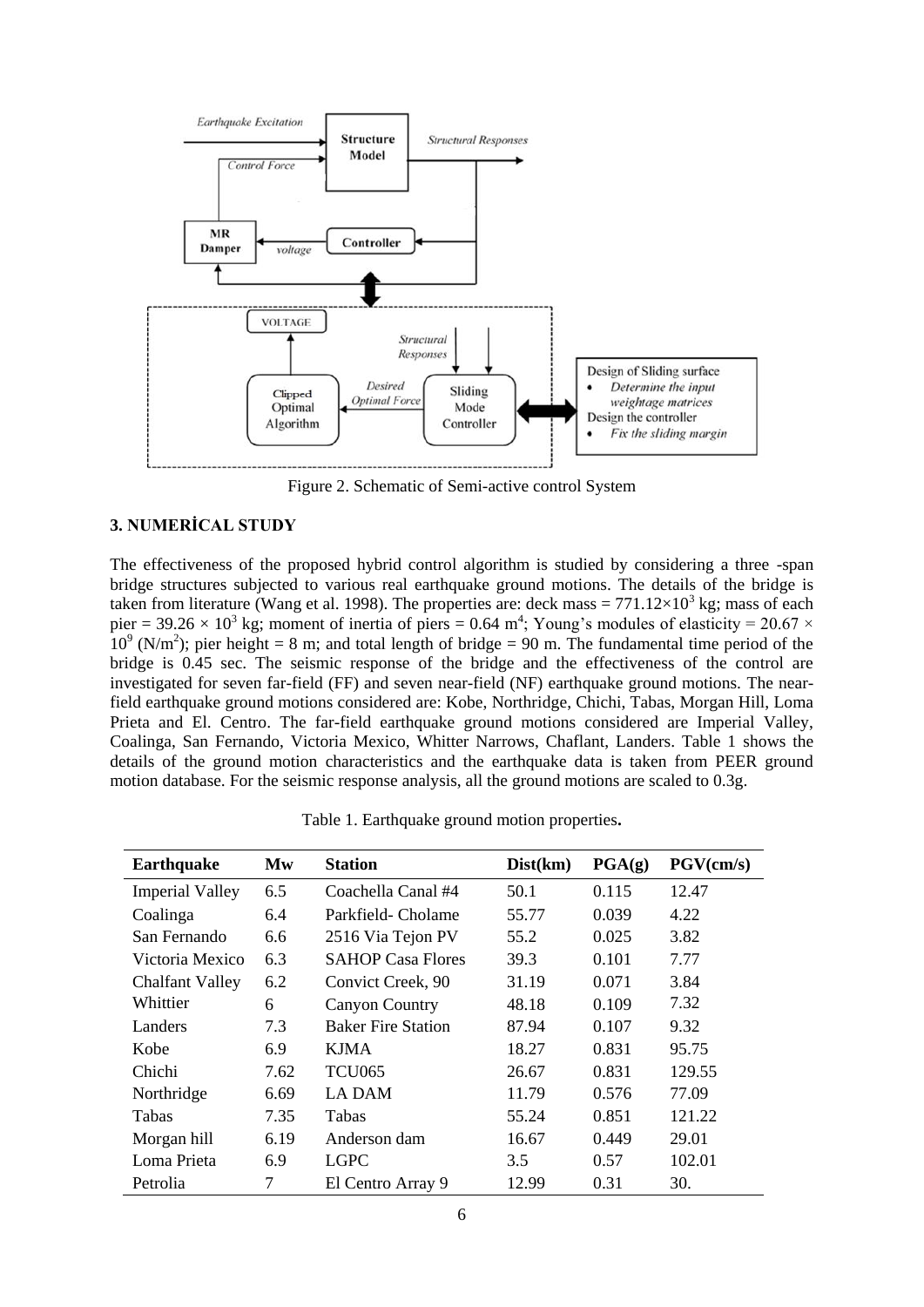In order to choose the optimum parameters for the isolation system, in the preliminary study(Neethu and Das 2015), a rigorous parametric study was conducted to find the parameters for getting maximum response control. The LRB parameters selected for the present study are T<sub>b</sub> = 2.5sec, F<sub>o</sub>= 0.30, ξ<sub>b</sub>= 0.10 and  $\alpha$  = 0.1. An MR damper of 1000 kN capacity and a maximum input voltage of 10V is used for the present study. The damper parameters used here as per (Yoshida and Dyke 2004). The parameters for the dynamic model that were determined to best fit the data based on the experimental results of a 1000 KN damper are C<sub>oα</sub> =4.40 Ns/cm, C<sub>ob</sub>=44.0Ns/(cm V), A=1.2, β,γ=3 cm<sup>-1</sup>, α<sub>a</sub> =1.08728×10<sup>5</sup> N/cm,  $\alpha_{b} = 4.9616 \times 10^{5}$  N/(cm V), n=1, η=50 s<sup>-1</sup>.

# **4. RESULTS AND DISCUSSION**

In this study, a multi-span bridge is selected from the literature (Wang et al. 1998) and a lumped mass model of the bridge is numerically modeled using Matlab. To study the performance of the control system, the responses of the bridge, namely, deck displacement, deck acceleration and base shear, are considered.

### *4.1 Passive Control.*

In order to study the performance of the LRB, the responses of the isolated bridge, subjected to fourteen different near-field and far-field earthquake ground motions, are compared with those of nonisolated bridge. The variation of the responses namely maximum isolator displacement, deck acceleration and base shear are considered in evaluating the performance.

Table 2 shows the absolute maximum values of the responses of the isolated and uncontrolled bridge. The percentage control for each response is calculated which indicates the percentage reduction of response quantities (displacement, acceleration and base shear) of the isolated structure with respect to those of the non-isolated structure. The mean of the percentage control of responses is found for all the responses for the set of 14 earthquakes. The maximum average percentage control of 47 % is observed for the acceleration responses. The efficiency of the isolator in controlling the displacement responses is less when compared to the deck acceleration and base shear responses. The results also show that for some near field earthquakes like the Northridge and Petrolia the displacement responses are increased leading to a negative percentage control of -23% and -9% respectively.

|                        | <b>Deck</b>         |            | 0              |                                            | <b>Deck</b> |                                 |                              | 07         |                        |                                         |
|------------------------|---------------------|------------|----------------|--------------------------------------------|-------------|---------------------------------|------------------------------|------------|------------------------|-----------------------------------------|
| <b>Earthquakes</b>     | <b>Displacement</b> |            | $\frac{0}{0}$  | <b>Acceleration</b><br>(m/s <sup>2</sup> ) |             | $\frac{0}{0}$<br><b>Control</b> | <b>Base shear</b><br>$(W_d)$ |            | $\%$<br><b>Control</b> | Avg.<br>$\frac{6}{6}$<br><b>Control</b> |
|                        | $(\mathbf{mm})$     |            | <b>Control</b> |                                            |             |                                 |                              |            |                        |                                         |
|                        | <b>UC</b>           | <b>LRB</b> |                | <b>UC</b>                                  | <b>LRB</b>  |                                 | <b>UC</b>                    | <b>LRB</b> |                        |                                         |
| <b>Imperial Valley</b> | 34.55               | 30.77      | 11             | 6.53                                       | 3.42        | 48                              | 0.70                         | 0.36       | 49                     | 36                                      |
| Coalinga               | 31.85               | 23.00      | 28             | 6.00                                       | 3.32        | 45                              | 0.65                         | 0.39       | 40                     | 38                                      |
| San Fernando           | 25.71               | 15.59      | 39             | 4.89                                       | 2.05        | 58                              | 0.52                         | 0.23       | 57                     | 51                                      |
| Victoria Mexico        | 23.41               | 15.38      | 34             | 4.47                                       | 1.91        | 57                              | 0.49                         | 0.21       | 57                     | 49                                      |
| <b>Whitter Narrows</b> | 27.24               | 15.54      | 43             | 5.18                                       | 1.97        | 62                              | 0.55                         | 0.25       | 55                     | 53                                      |
| Chaflant               | 23.66               | 15.86      | 33             | 4.54                                       | 1.85        | 59                              | 0.48                         | 0.21       | 56                     | 49                                      |
| Landers                | 16.91               | 11.88      | 30             | 3.21                                       | 1.64        | 49                              | 0.34                         | 0.20       | 41                     | 40                                      |
| Kobe                   | 35.11               | 23.06      | 34             | 6.55                                       | 2.94        | 55                              | 0.72                         | 0.35       | 52                     | 47                                      |
| Northridge             | 19.25               | 23.59      | $-23$          | 3.66                                       | 3.26        | 11                              | 0.40                         | 0.36       | 10                     | 1                                       |
| Chichi                 | 12.90               | 12.35      | $\overline{4}$ | 2.41                                       | 1.89        | 21                              | 0.27                         | 0.23       | 15                     | 14                                      |
| Tabas                  | 28.71               | 22.42      | 22             | 5.49                                       | 2.54        | 54                              | 0.58                         | 0.27       | 53                     | 43                                      |
| Morgan Hill            | 30.72               | 11.90      | 61             | 5.80                                       | 1.34        | 77                              | 0.63                         | 0.14       | 77                     | 72                                      |
| Loma Prieta            | 41.88               | 41.61      |                | 7.87                                       | 4.70        | 40                              | 0.86                         | 0.53       | 39                     | 27                                      |
| Petrolia               | 20.23               | 28.08      | $-9$           | 3.79                                       | 3.62        | 31                              | 0.42                         | 0.39       | 33                     | 18                                      |
| Average                |                     |            | 22             |                                            |             | 48                              |                              |            | 45                     |                                         |

Table 2: Percentage control of responses of the isolated bridge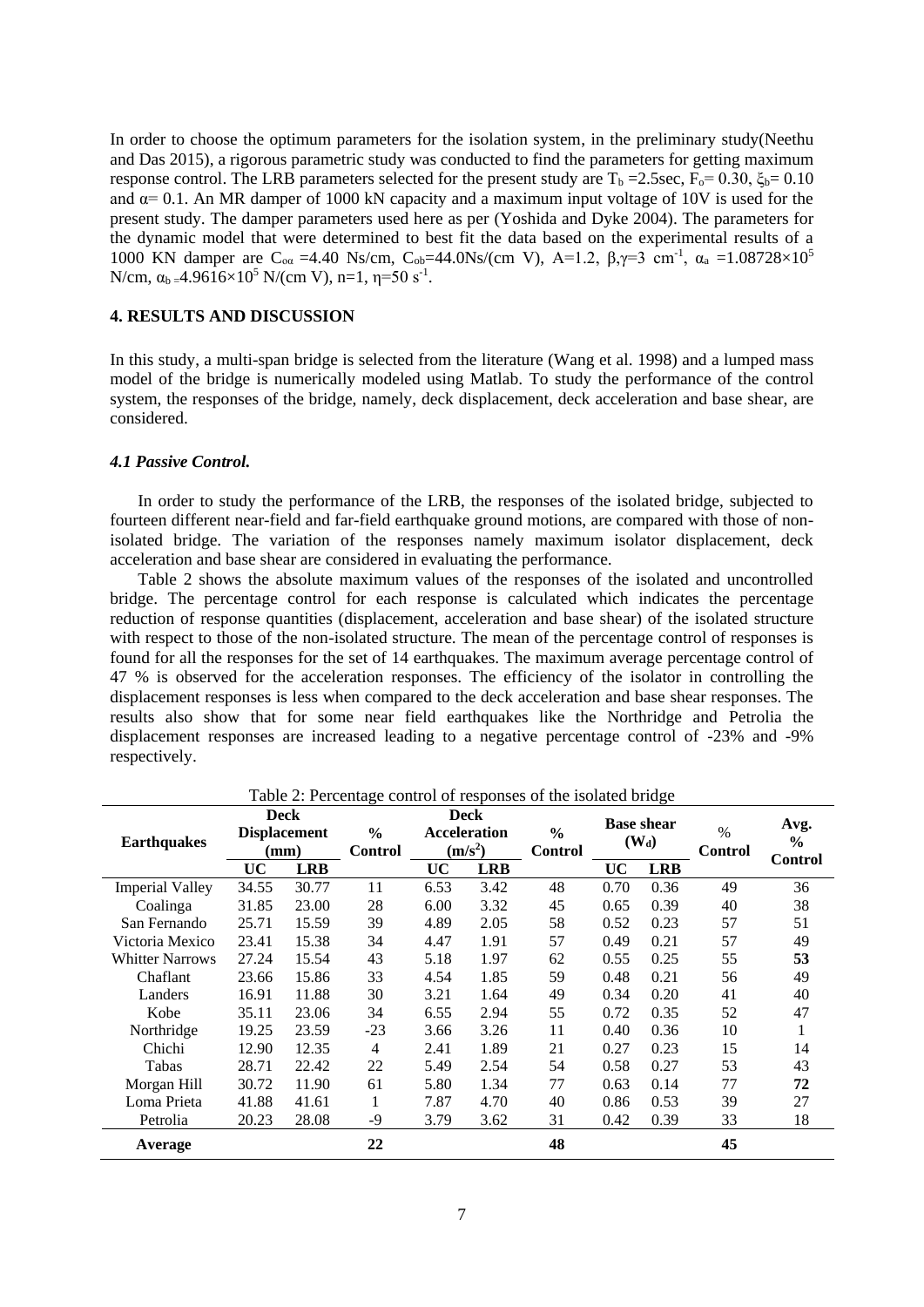Figure 3 compares the time histories of the responses of the isolated bridge with the uncontrolled bridge subjected to Northridge earthquake ground motion (far-field). The acceleration response and base shear response are seen to be reduced more for the isolated bridge however, the displacement responses increase for the isolated bridge. This is due to the increased flexibility of the structure due to isolation. The figure shows that for the isolated bridge has a residual displacement of around 2.5 mm when subjected to the Northridge earthquake. It is important to note that this type of residual displacement may cause a permanent increase in the size of the thermal expansion gap and may render the bridge unusable.



Figure 3: Time history responses (uncontrolled and controlled) of isolated bridge subjected to Northridge earthquake



Figure 4: Percentage control of responses of the isolated bridge

Figure 4 shows the percentage control of the responses of the isolated bridge subjected to different earthquake ground motions. The results indicate that the isolation system is effective in reducing the deck acceleration and base shear for both far field and near field earthquakes. Maximum control of 61% for deck displacement and 77% for deck acceleration and base shear is observed for Morgan Hill earthquake. Similarly the lowest percentage control is observed for Northridge earthquake. The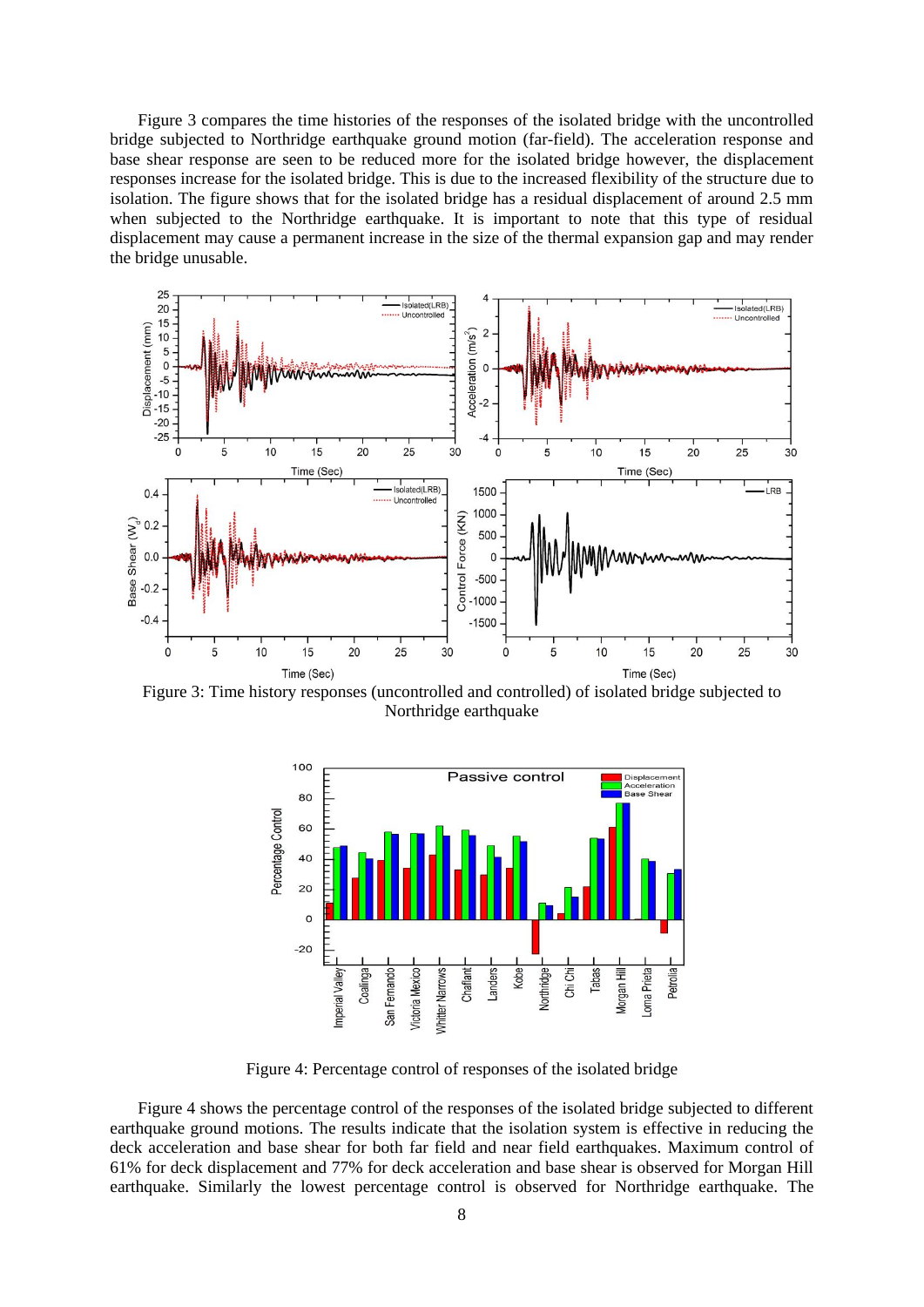percentage control however, is different for different earthquakes and hence, it can be inferred that the performance of the isolator depends on the ground motion characteristics.

### *4.2 Semi-active Control*

In order to study the performance of the semi-active controller, the responses of the controlled bridge, subjected to fourteen different earthquake ground motions, are compared with those of uncontrolled bridge. Table 3 shows the absolute maximum values of the responses of the controlled and uncontrolled bridge and the percentage percentage control for each response. The mean of the percentage control of responses is found for all the responses for the set of 14 earthquakes. The maximum average percentage control of 50 % is observed for the displacement responses followed by 49% for deck acceleration and 46% for base shear. The results show that all the responses are controlled efficiently both for near-field and far-field earthquakes.

| <b>Earthquakes</b>     | <b>Deck</b><br><b>Displacement</b> |            | $\frac{6}{6}$  | <b>Deck</b><br><b>Acceleration</b><br>(m/s <sup>2</sup> ) |            | $\frac{0}{0}$<br><b>Control</b> | <b>Base shear</b><br>(W <sub>d</sub> ) |            | $\%$<br>Control | Avg.<br>$\frac{6}{6}$ |
|------------------------|------------------------------------|------------|----------------|-----------------------------------------------------------|------------|---------------------------------|----------------------------------------|------------|-----------------|-----------------------|
|                        | (mm)                               |            | <b>Control</b> |                                                           |            |                                 |                                        |            |                 |                       |
|                        | <b>UC</b>                          | <b>SMC</b> |                | UC                                                        | <b>SMC</b> |                                 | UC                                     | <b>SMC</b> |                 | <b>Control</b>        |
| <b>Imperial Valley</b> | 34.55                              | 12.23      | 65             | 6.53                                                      | 1.03       | 84                              | 0.70                                   | 0.15       | 78              | 76                    |
| Coalinga               | 31.85                              | 15.71      | 51             | 6.00                                                      | 2.97       | 50                              | 0.65                                   | 0.34       | 47              | 49                    |
| San Fernando           | 25.71                              | 14.53      | 43             | 4.89                                                      | 2.75       | 44                              | 0.52                                   | 0.31       | 40              | 42                    |
| Victoria Mexico        | 23.41                              | 11.88      | 49             | 4.47                                                      | 2.65       | 41                              | 0.49                                   | 0.31       | 37              | 42                    |
| <b>Whitter Narrows</b> | 27.24                              | 15.88      | 42             | 5.18                                                      | 3.07       | 41                              | 0.55                                   | 0.35       | 36              | 39                    |
| Chaflant               | 23.66                              | 11.91      | 50             | 4.54                                                      | 2.50       | 45                              | 0.48                                   | 0.29       | 39              | 44                    |
| Landers                | 16.91                              | 8.76       | 48             | 3.21                                                      | 2.34       | 27                              | 0.34                                   | 0.17       | 50              | 42                    |
| Kobe                   | 35.11                              | 20.00      | 43             | 6.55                                                      | 3.76       | 43                              | 0.72                                   | 0.42       | 43              | 43                    |
| Northridge             | 19.25                              | 9.97       | 48             | 3.66                                                      | 2.93       | 20                              | 0.40                                   | 0.23       | 43              | 37                    |
| Chichi                 | 12.90                              | 6.20       | 52             | 2.42                                                      | 1.02       | 58                              | 0.27                                   | 0.15       | 44              | 51                    |
| Tabas                  | 28.71                              | 13.11      | 54             | 5.49                                                      | 2.77       | 50                              | 0.58                                   | 0.32       | 44              | 49                    |
| Morgan Hill            | 30.72                              | 13.43      | 56             | 5.80                                                      | 2.98       | 49                              | 0.63                                   | 0.35       | 45              | 50                    |
| Loma Prieta            | 41.88                              | 20.80      | 50             | 7.87                                                      | 3.93       | 50                              | 0.86                                   | 0.43       | 49              | 50                    |
| Petrolia               | 29.60                              | 16.13      | 45             | 5.53                                                      | 1.16       | 79                              | 0.61                                   | 0.34       | 44              | 56                    |
| Average                |                                    |            | 50             |                                                           |            | 49                              |                                        |            | 46              |                       |

Table 3: Percentage control of responses of the clipped optimal sliding mode based controller.

Figure 5 compares the time histories of the responses of the semi-actively controlled bridge with the uncontrolled bridge subjected to Northridge earthquake ground motion (far-field). The displacement responses are seen to be reduced more for the controlled bridge when compared to the acceleration responses and base shear responses.

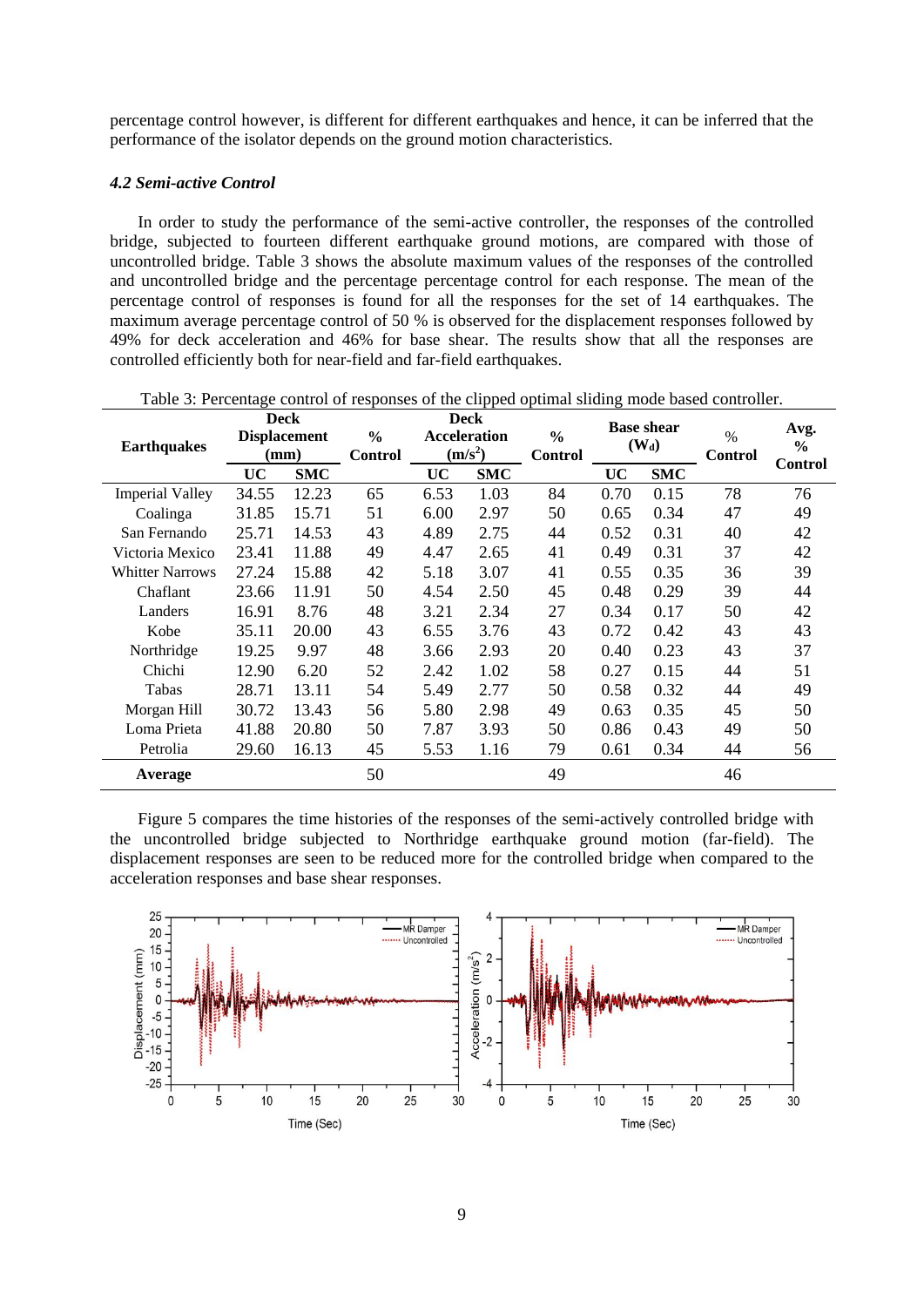

Figure 5: Time history responses (uncontrolled and controlled) of SMC based controller for the bridge subjected to Northridge earthquake



Figure 6: Percentage control of responses of the semi-active control based bridge

Figure 6 shows that the MR damper is more effective in controlling the deck displacement when compared to the deck acceleration. Maximum control of 65% for deck displacement, 84% for deck acceleration and 78% for base shear is observed for Imperial Valley earthquake. Similarly the lowest percentage control is observed for Northridge earthquake. The percentage control however, is different for different earthquakes and hence, it can be inferred that the performance of the controller depends on the ground motion characteristics.



Figure 7. Phase Plots for displacements of (a) deck and (b) pier top of the bridge for Northridge earthquake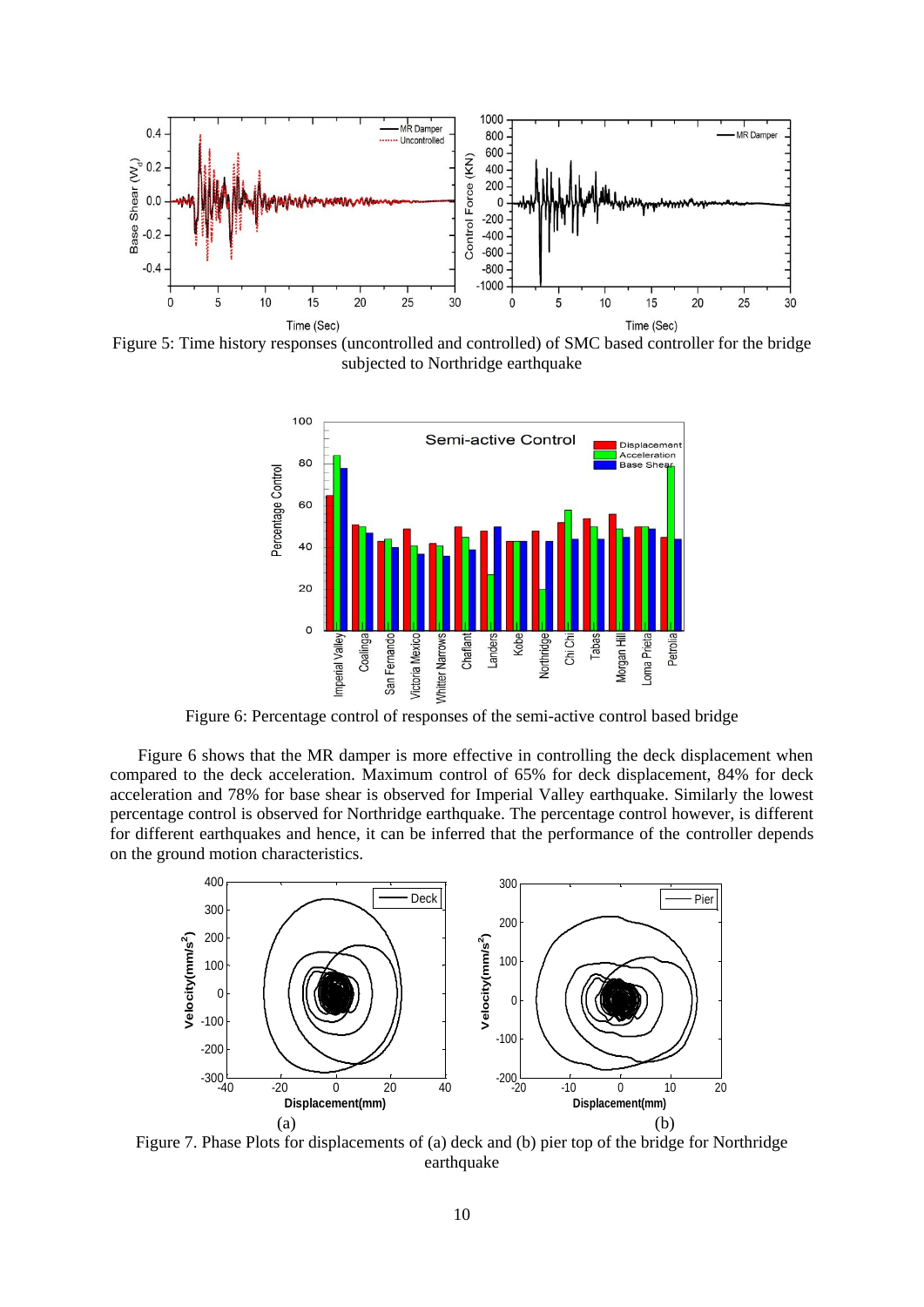The stability of the controller is studied with the help of the phase plots. The phase planes for the deck and pier top controlled by the SMC algorithm based controller are shown in Figures 7 (a) and 7 (b), respectively. It is observed from the resultant motion on the sliding surface or the phase plane trajectory plots that each of the trajectories slides towards its respective sliding surface  $(S=0)$  or the equilibrium point. The curves start from the initial value point, and converge to the stable points area around (0, 0) in a close-wise direction and thisconfirms that the closed-loop system is stable.

### *4.3 Comparison of performance of the controllers*

The performance of the passive and semi-active controller is compared in terms of the percentage control of the different responses. Figure 8 shows the comparison of the percentage control of responses for the displacement, acceleration and base shear responses. The red line in each of the figure separates the set of near-field (left side of line) and far- field earthquakes (right side of line). The percentage control of displacement responses is very high for the semi-active controller when compared to the passive controller for both near-field as well as far-field earthquakes. The passive controller is not very effective in controlling the displacement responses under near-field earthquakes. In case of acceleration and base shear responses the performance of the passive control is better than the semi-active control for some of the near field earthquakes. On considering the overall performance, the semi-active controller is more efficient in controlling the responses for both nearfield and far-field earthquakes with a much lower control force, as compared to the passive controller.



Figure 8 Comparison of Percentage control of responses for passive and semi-active controller.

#### **5. CONCLUSIONS**

In the present study a passive seismic isolation system using lead rubber bearing and a sliding mode based semi-active control scheme using magneto-rheological damper is developed for a three span bridge. The performance of both the controllers are analyzed and compared by considering different near-field and far-field earthquakes. Both the controllers are found to be effective in reducing the seismic responses of the bridge. On comparison of the performance the semi-active controller is found to be more effective in terms of response reduction as well as gives a robust performance for both near-field and far-field earthquake.

The passive control could effectively control all the responses of the bridge for far field earthquakes, however the deck displacement gets increased for some of the near field earthquakes resulting in residual displacements. The results shows that the isolated bridge has a residual displacement of around 2.5 mm when subjected to the Northridge earthquake which is a near field earthquake. It is important to note that this type of residual displacement may cause a permanent increase in the size of the thermal expansion gap and may render the bridge unusable.

The semi-active control effectively reduces all the responses for all the earthquakes. The phase plots for the deck and pier start from the initial value point, and converge to the stable points area around (0, 0) in a close-wise direction and this confirms that the closed-loop system is stable.

On considering the overall performance, the semi-active controller is more efficient in controlling the responses for both near-field and far-field earthquakes with a much lower control force, as compared